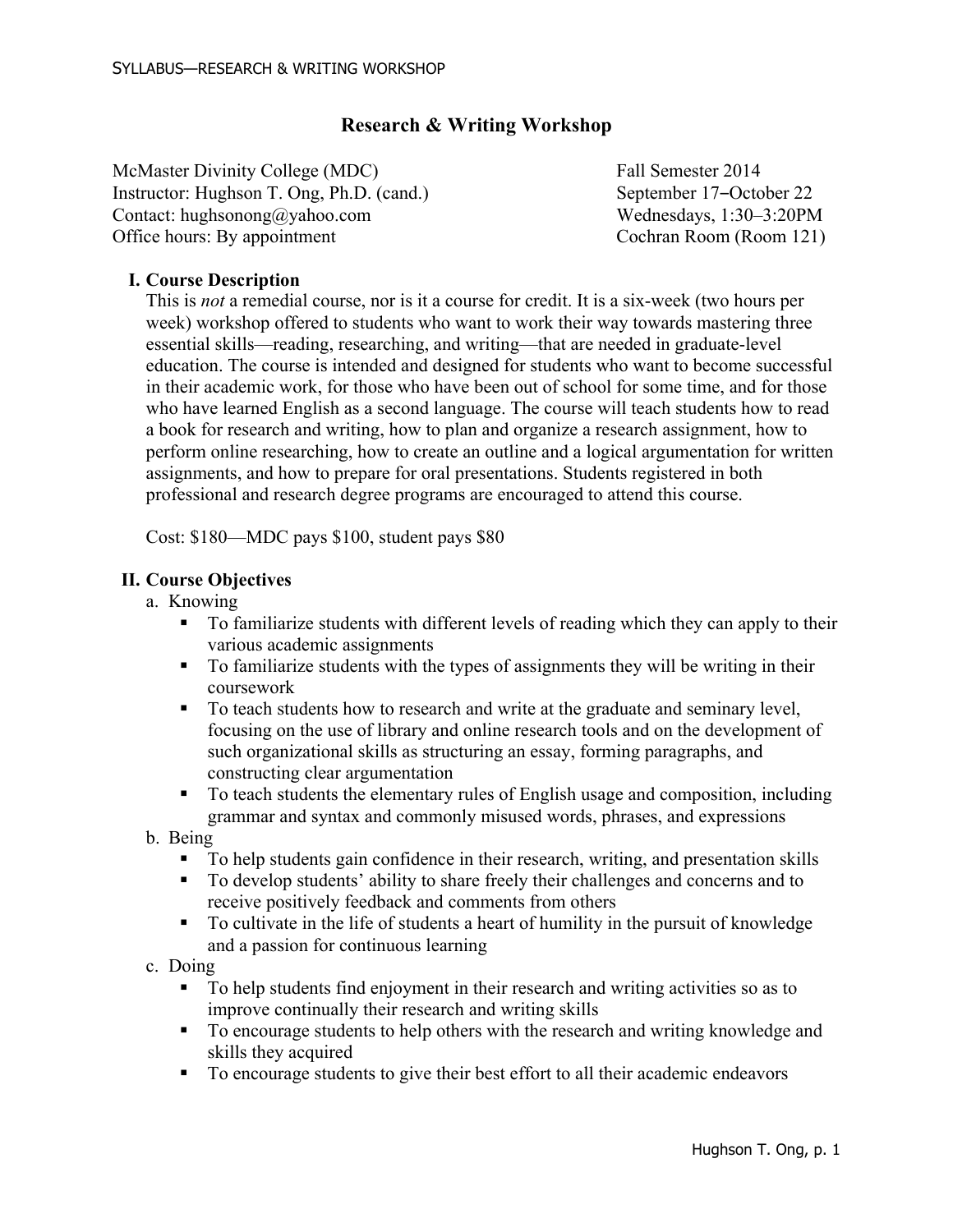### **III. Course Materials and Resources**

- a. Class materials and style guides (available in the MDC bookstore)
	- ! Adler, Mortimer J., and Charles van Doren. *How to Read a Book: The Classic Guide to Intelligent Reading*. Revised and Updated ed. New York: Simon & Schuster, 1972.
	- ! Northey, Margot, Bradford A. Anderson, and Joel N. Lohr. *Making Sense in Religious Studies: A Student's Guide to Research and Writing*. Oxford: Oxford University Press, 2012.
	- ! Porter, Stanley E. *Inking the Deal: A Guide for Successful Academic Publishing*. Waco, TX: Baylor University Press, 2010. (Read chapter two—Basic Principles of a Publishable Manuscript.)
	- ! Strunk, William Jr., and E. B. White. *The Elements of Style*. 4th ed. New York: Longman, 2000.
	- ! "McMaster Divinity College Style Guidelines for Essays and Theses (March 14, 2013)." McMaster Divinity College. Accessed August 26, 2013. http://www.mcmasterdivinity.ca/sites/default/files/documents/MDCStyleGuideMarc h0413.pdf.
	- ! Alexander, Patrick, et. al., eds. *The SBL Handbook of Style: For Ancient Near Eastern, Biblical, and Early Christian Studies*. Peabody, MA: Hendrickson, 1999.
	- ! Turabian, Kate L. *A Manual for Writers of Term Papers, Theses, and Dissertations*. 6th ed. Chicago: University of Chicago Press, 1996.
- b. Online resources (research)
	- ! "ATLA (American Theological Library Association religion database)." McMaster University Library. http://www.http://web.ebscohost.com.libaccess.lib.mcmaster.ca/.
	- ! "JSTOR (online journal for the humanities)." McMaster University Library. http://www.jstor.org.libaccess.lib.mcmaster.ca/.
	- ! "Scholars Portal Journals." Ontario Council of University Libraries. http://journals2.scholarsportal.info.
	- ! "Virtual Training Suite (Developing internet research skills)." Institute for Learning and Research Technology, University of Bristol. http://www.vtstutorials.co.uk.
	- "Internet Archive." http://archive.org/.
	- "SBL Abbreviations." Resources for Biblical Studies. http://www.deinde.org/resources/abbreviations.php.
	- ! Hayes, John H., and Carl R. Holladay. *Biblical Exegesis: A Beginner's Handbook*. 3rd ed. Louisville: Westminster John Knox, 2007. (See the bibliographical list of website and internet resources on pages  $225-30$ .)
- c. Online resources (writing)
	- ! "Common Errors in English Usage." http://public.wsu.edu/~brians/errors/.
	- ! "Guide to Grammar and Writing." Capital Community College Foundation. http://grammar.ccc.commnet.edu/grammar/.

# **IV. Course Requirements**

a. Course Readings (ca. 300 pp.)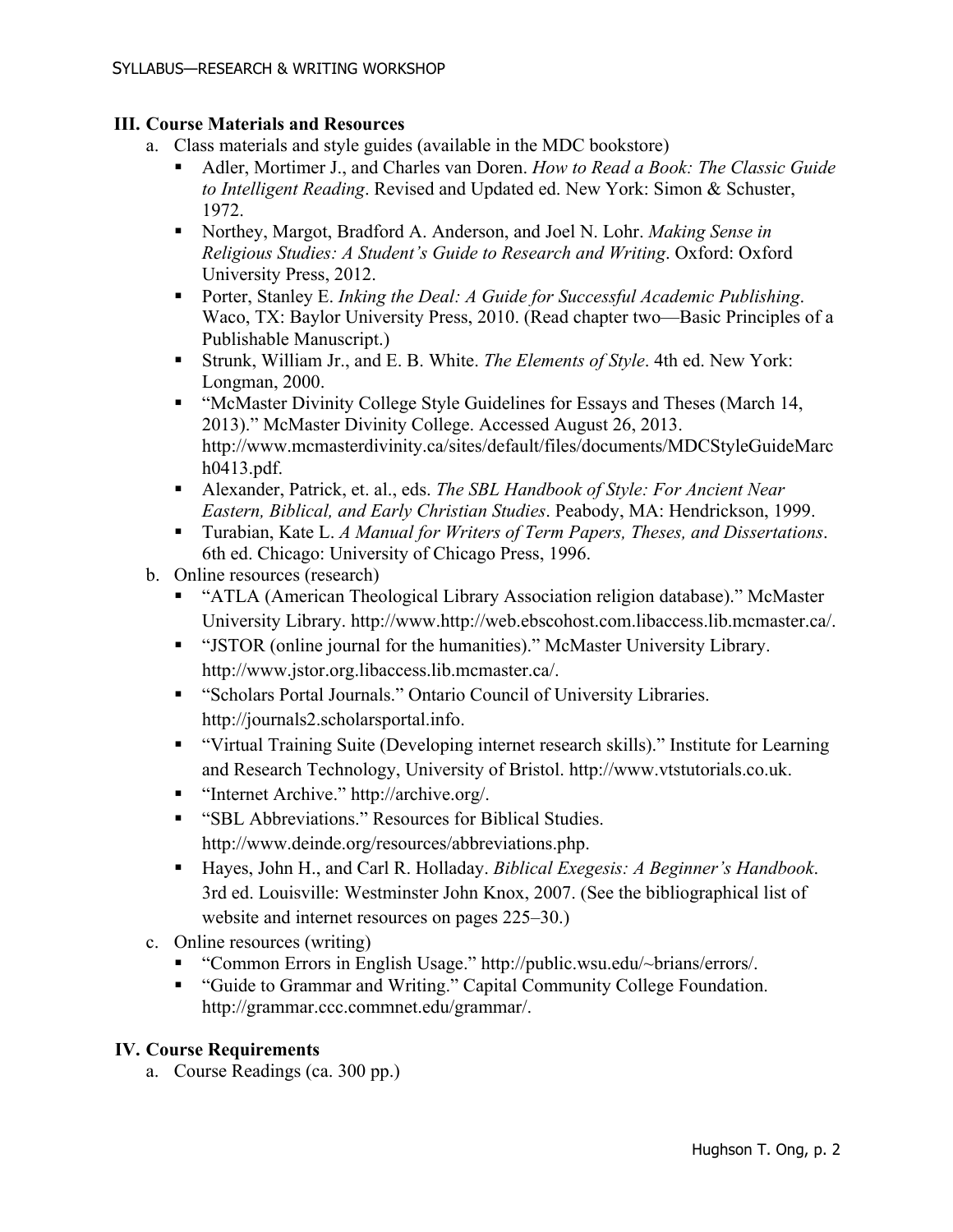Students are not required but are highly encouraged to read *The Elements of Style* and *Making Sense in Religious Studies*.

b. Attendance and Participation

Learning is a collaborative effort. Students are expected to attend all class sessions and are encouraged to ask questions and participate in class discussions. Classroom and outof-classroom exercises will help students acquire more quickly the necessary skills for research and writing.

### **V. Gender Inclusive Language**

McMaster Divinity College uses inclusive language for human beings in worship services, student written materials, and all of its publications. In reference to biblical texts, the integrity of the original expressions and the names of God should be respected. The NRSV and TNIV are examples of the use of inclusive language for human beings. It is expected that inclusive language will be used in chapel services and all MDC assignments.

#### **VI. Course Activities**

The workshop will include lecture periods, practice periods (hands-on exercises), and discussion periods. Students are expected to bring their computers and samples of their own coursework assignments to class, especially during those sessions where they will be needed (refer to the activities indicated in the course outline below).

#### **VII. Course Outline**

The major topics of this workshop are divided into six two-hour sessions. Students are expected to get up to speed with the lessons covered in each session and to bring their term assignments to the class for discussion.

| UVUULUIL |                                                 |                                 |
|----------|-------------------------------------------------|---------------------------------|
| Minutes  | Lessons                                         | Activities in class             |
| 30       | 1) Workshop Introduction $& Syllabus$           |                                 |
| 30       | 2) Overview of the research and writing process |                                 |
|          | and its various components                      |                                 |
| 60       | 3) The activity and art of reading              | Practice inspectional reading,  |
|          | 4) Levels of reading                            | "pigeonholing" and "x-raying" a |
|          |                                                 | book                            |

Session 1 (Sept 17): Workshop introduction  $\&$  learning how to read

Session 2 (Sept 24): Learning how to plan, think, and organize (pre-research-and-writing activities) & library tour

| Minutes | Lessons                                        | Activities after class               |
|---------|------------------------------------------------|--------------------------------------|
| 90      | 1) Distinguishing between types of assignments | Review the different assignments     |
|         | 2) Time management and organizing schedule     | that need to be done for the term    |
|         | 3) The initial strategies in writing           | and use these pre-writing activities |
|         | 4) Planning the research                       | to initialize the writing process    |
| 30      | 5) Tour of Mills library                       | Visit Mills as often as possible and |
|         |                                                | familiarize oneself with the         |
|         |                                                | locations of such resources as       |